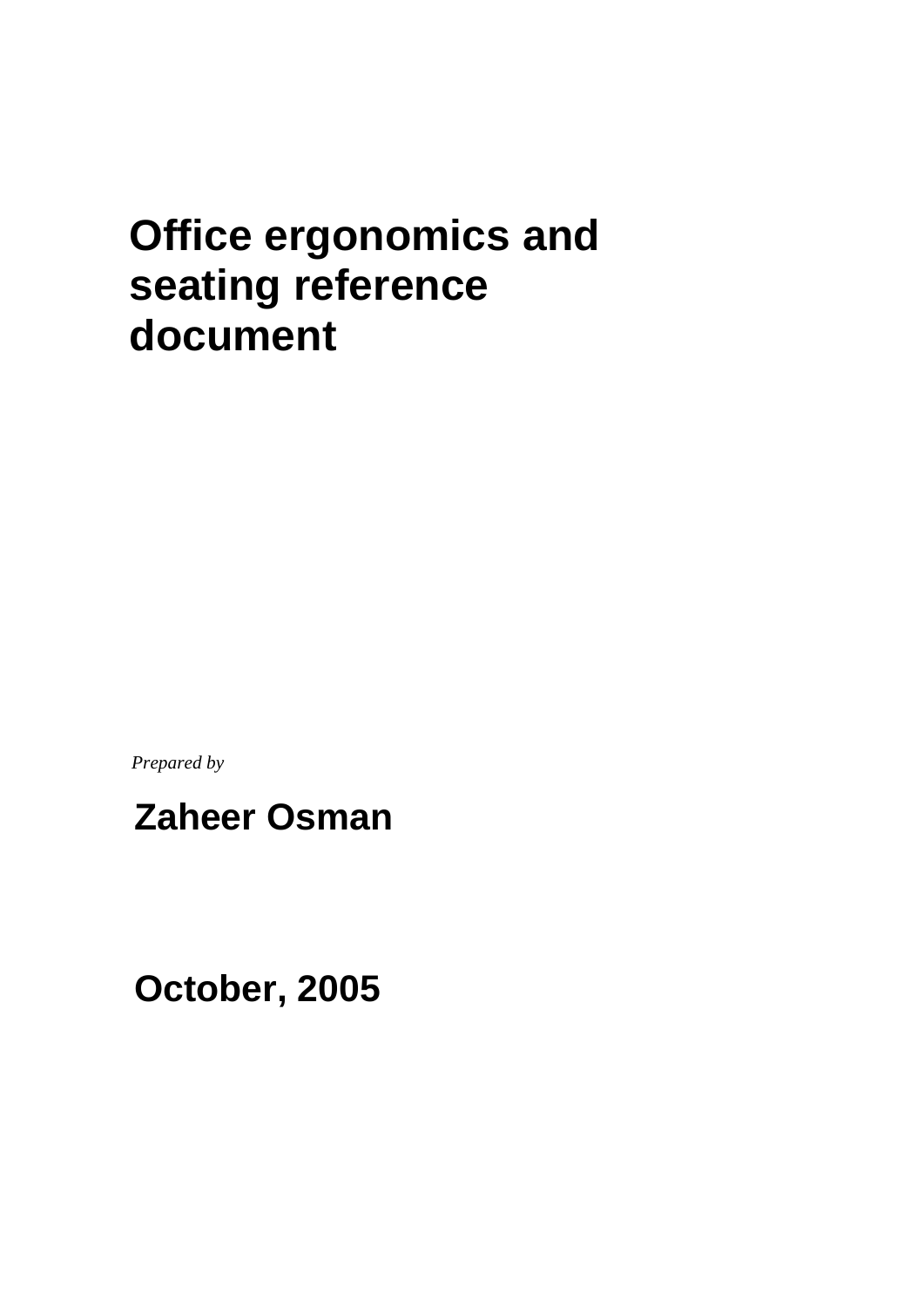## **Table of Contents**

| 1              |        |                                                               |
|----------------|--------|---------------------------------------------------------------|
| $\overline{2}$ |        |                                                               |
|                | 2.1    |                                                               |
|                | 2.2    | Details of Relevant Guidance, Regulations and Standards 2     |
|                | 2.2.1  |                                                               |
|                | 2.2.2  |                                                               |
|                | 2.2.3  | The Management of Health and Safety at Work Regulations       |
|                | (1999) | $\overline{4}$                                                |
|                | 2.2.4  | Display Screen Equipment Regulations (2002) 4                 |
|                | 2.2.5  |                                                               |
|                | 2.2.6  | BS EN ISO 9241:1999 "Ergonomic requirements for office work   |
| 2.2.7          |        |                                                               |
|                |        | BS EN 1335-1:2000, "Office Work Chair - Part 1: Determination |
|                |        |                                                               |
|                | 2.2.8  | BS EN 1335 part 2 and 3 level S, "Strength and Stability"7    |
| 3 <sup>7</sup> |        |                                                               |
| 3.1            |        | Occupational Health Statistics Bulletin 2004/2005  8          |
|                | 3.2    |                                                               |
|                | 3.2.1  |                                                               |
|                | 3.2.2  | Cost of Musculoskeletal disorders to employers9               |
|                | 3.2.3  |                                                               |
|                | 3.2.4  |                                                               |
|                | 3.2.5  |                                                               |
| $\overline{4}$ |        |                                                               |
|                | 4.1    |                                                               |
|                | 4.2    |                                                               |
|                | 4.3    |                                                               |
|                | 4.4    |                                                               |
|                | 4.5    |                                                               |
|                | 4.5.1  |                                                               |
|                | 4.5.2  |                                                               |
|                | 4.5.3  |                                                               |
|                | 4.5.4  |                                                               |
|                | 4.5.5  |                                                               |
|                | 4.6    |                                                               |
|                | 4.6.1  |                                                               |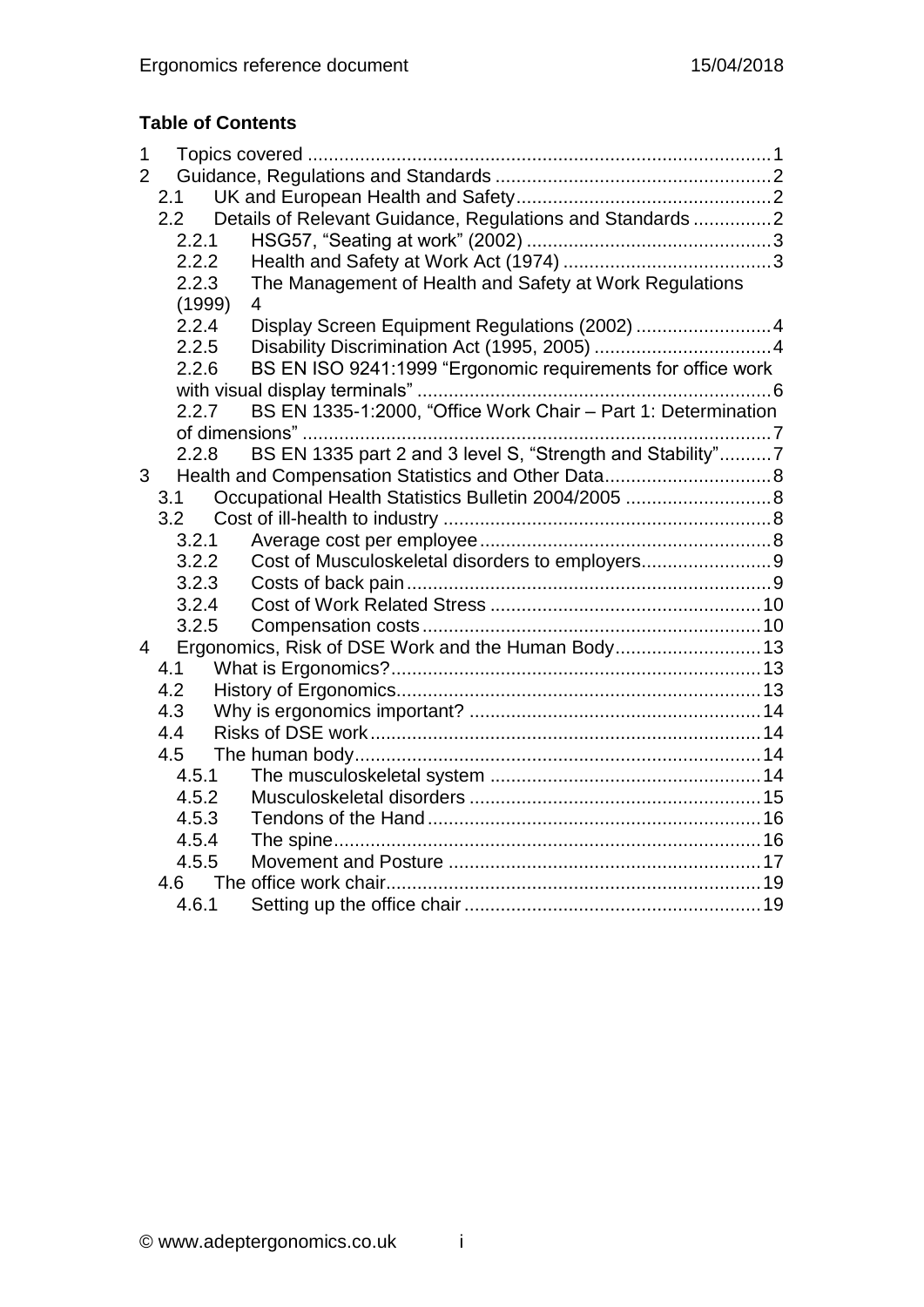# <span id="page-2-0"></span>**1 Topics covered**

This reference document will cover the relevant regulations, guidelines and up to date information related to the office ergonomics and seating.

The following topics will be covered in this literature review:

- 1) Relevant guidance, standards and legislation
- 2) Statistics
- 3) Information on different seating concepts and their effectiveness
- 4) Other chairs on the market
- 5) The human body
- 6) The future of the workplace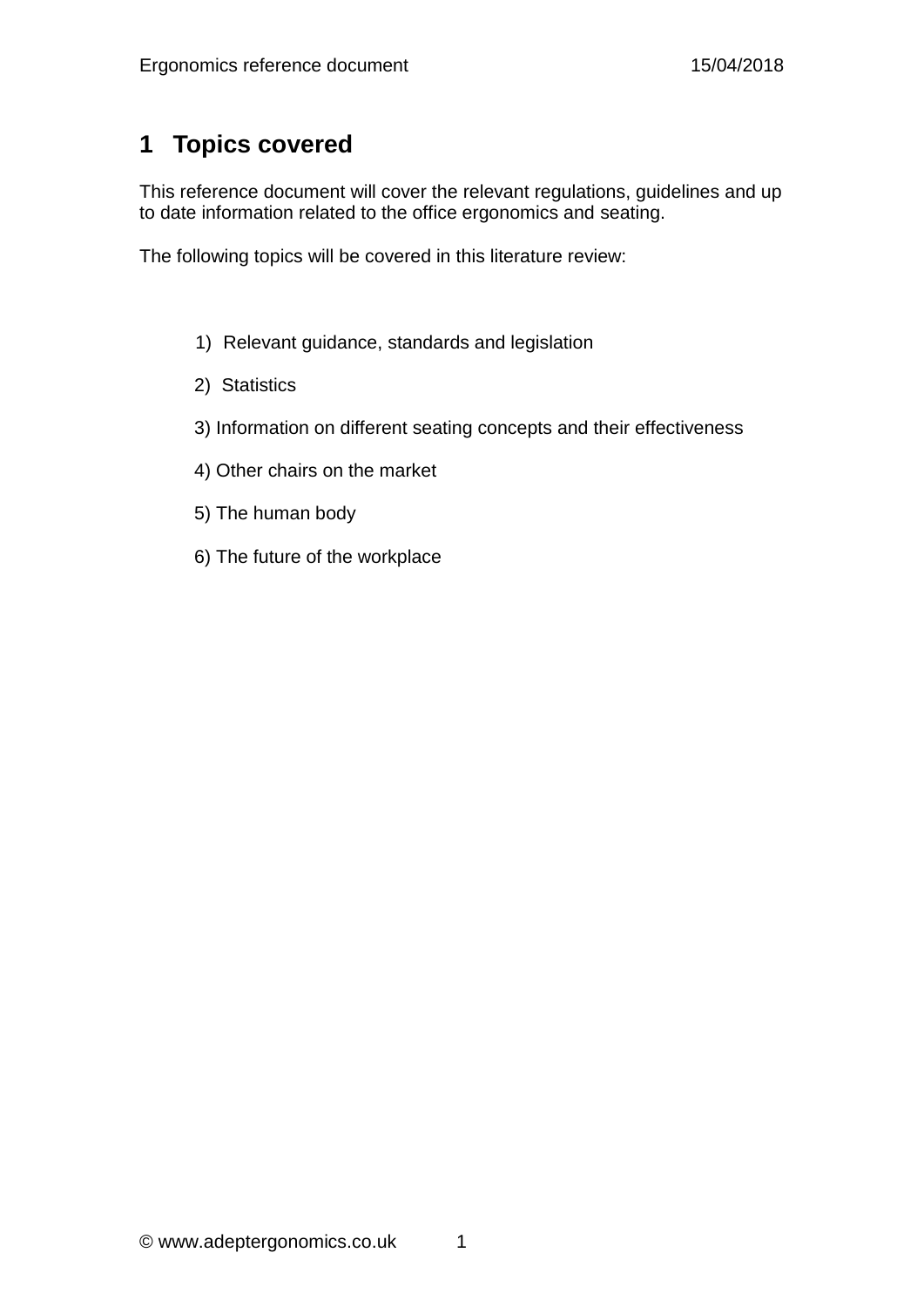# <span id="page-3-0"></span>**2 Guidance, Regulations and Standards**

## <span id="page-3-1"></span>**2.1 UK and European Health and Safety<sup>1</sup>**

In recent years much of Britain's health and safety law has originated in Europe. Proposals from the European Commission may be agreed by Member States, who are then responsible for making them part of their domestic law. Modern health and safety law in this country, including much of that from Europe, is based on the principle of risk assessment. Employers with five or more employees need to carry out a risk assessment and record the significant findings.

The Health and Safety Commission and its operating arm, the Executive (HSC/E), have spent over twenty years modernising the structure of the health and safety law. Where HSC/E consider action is necessary to supplement existing arrangements, their three main options are:

- **Guidance** Are put in place to help people understand what the law says, help people comply with the law and give technical advice. Following guidance is not compulsory but if employers do follow guidance they will normally be doing enough to comply with the law.
- **Approved Codes of Practice** Offer practical examples of good practice and provide a guide to what is 'so far as reasonably practicable'. Approved codes of practice have special legal status. This means if employers are found in court not to have followed an Approved Code of Practice they could be found at fault.
- **Regulations** Are law, approved by parliament. These are usually made under the Health and Safety at Work Act following from proposals from the HSC.

Also relevant to designers and employers are **British and European Standards.** Standards are not law therefore adherence to standards is not compulsory but any manufacturer or employer that strives to comply with relevant standards displays recognition for the importance of end user safety, comfort and performance and displays good practice.

## <span id="page-3-2"></span>**2.2 Details of Relevant Guidance, Regulations and Standards**

Below is a list of guidance, regulations and standards that are relevant to the ergonomics of working in offices in the UK:

**Guidance** 

 **HSG57, "Seating at work" (2002)** – Health and Safety Executive (UK) guidance on seating at work

<sup>1</sup> www.hse.gov.uk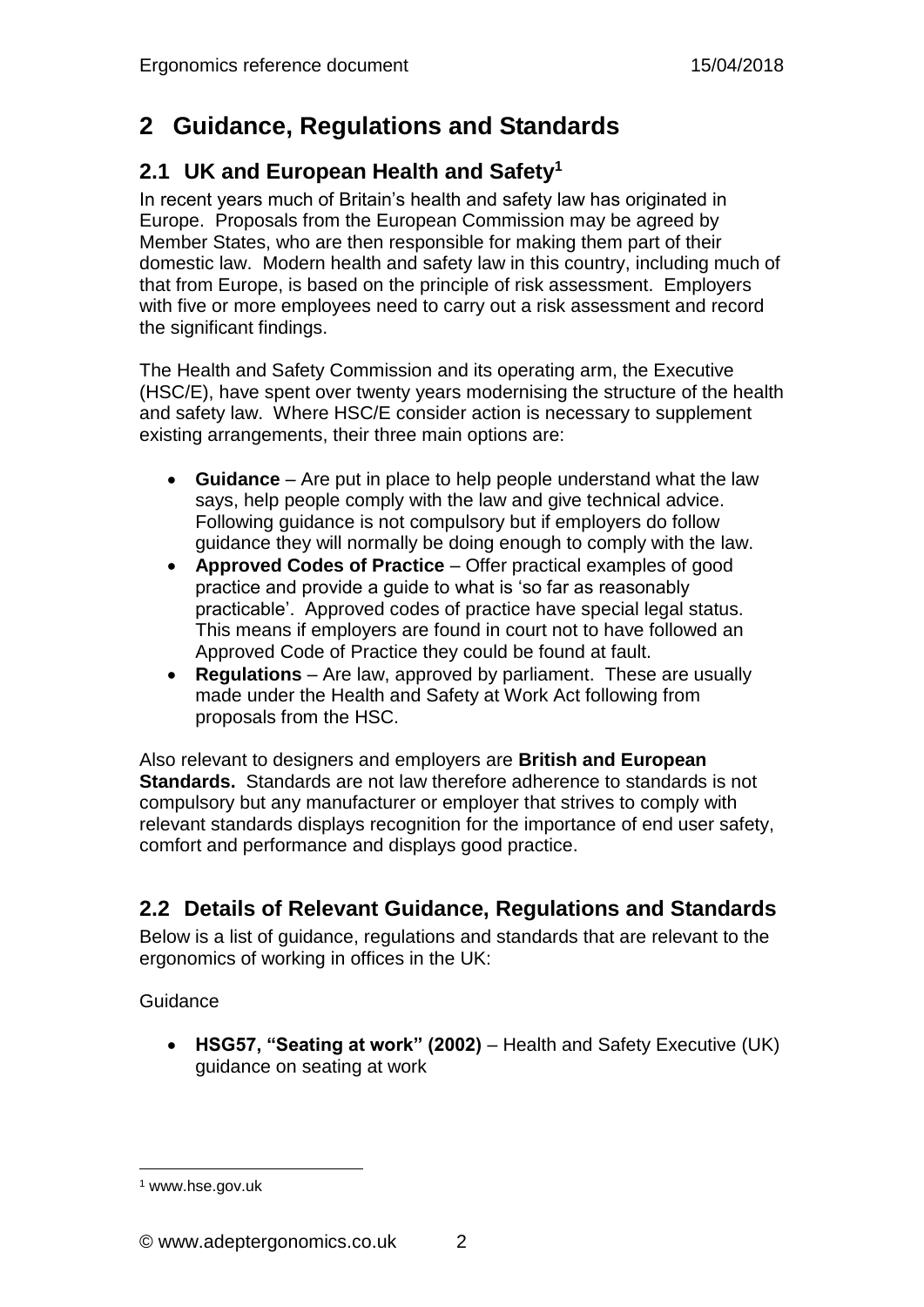Regulations and legislation

- **Health and Safety at Work Act (1974)** Basis of British Health and Safety Law
- **The Management of Health and Safety at Work Regulations (1999)**
- **Display Screen Equipment Regulations (2002)** Regulations set by the Health and Safety Executive (UK)
- **Disability Discrimination Act (1995)**

#### **Standards**

- BS EN ISO 9241:1999 "Ergonomic requirements for office work with visual display terminals"
- BS EN 1335-1:2000, "Office Work Chair Part 1: Determination of dimensions"
- BS EN 1335-2:2000, "Office Work Chair Safety Requirements"
- BS EN 1335-3:2000, "Office work chair safety test methods"
- BS EN 1335 part 2 and 3 level S, "Strength and Stability"
- BS 5459-2:2000, "Specification for performance requirements and tests for office furniture – Office pedestal seating for use by persons weighing up to 150 kg and for use up to 24 hours a day, including type approval tests.
- BS EN 1021:1994, "Furniture: Assessment of the ignitability of upholstered furniture"

More details for some of these guidance, regulations and standards will be provided below.

## <span id="page-4-0"></span>**2.2.1 HSG57, "Seating at work" (2002)**

This is a guidance document provided by the Health and Safety Executive and provides fundamental seat size criteria (dimensions and adjustability). It outlines that anthropometric criteria must be taken into account when designing or selecting seating.

The main adjustability options on a chair should include:

- Seat height
- Seat depth
- Back support
- Armrests (if provided)

## <span id="page-4-1"></span>**2.2.2 Health and Safety at Work Act (1974)**

Forms the basis of British health and safety law. The Act sets out general duties which employers have towards employees and member of the public, and employees have to themselves and each other.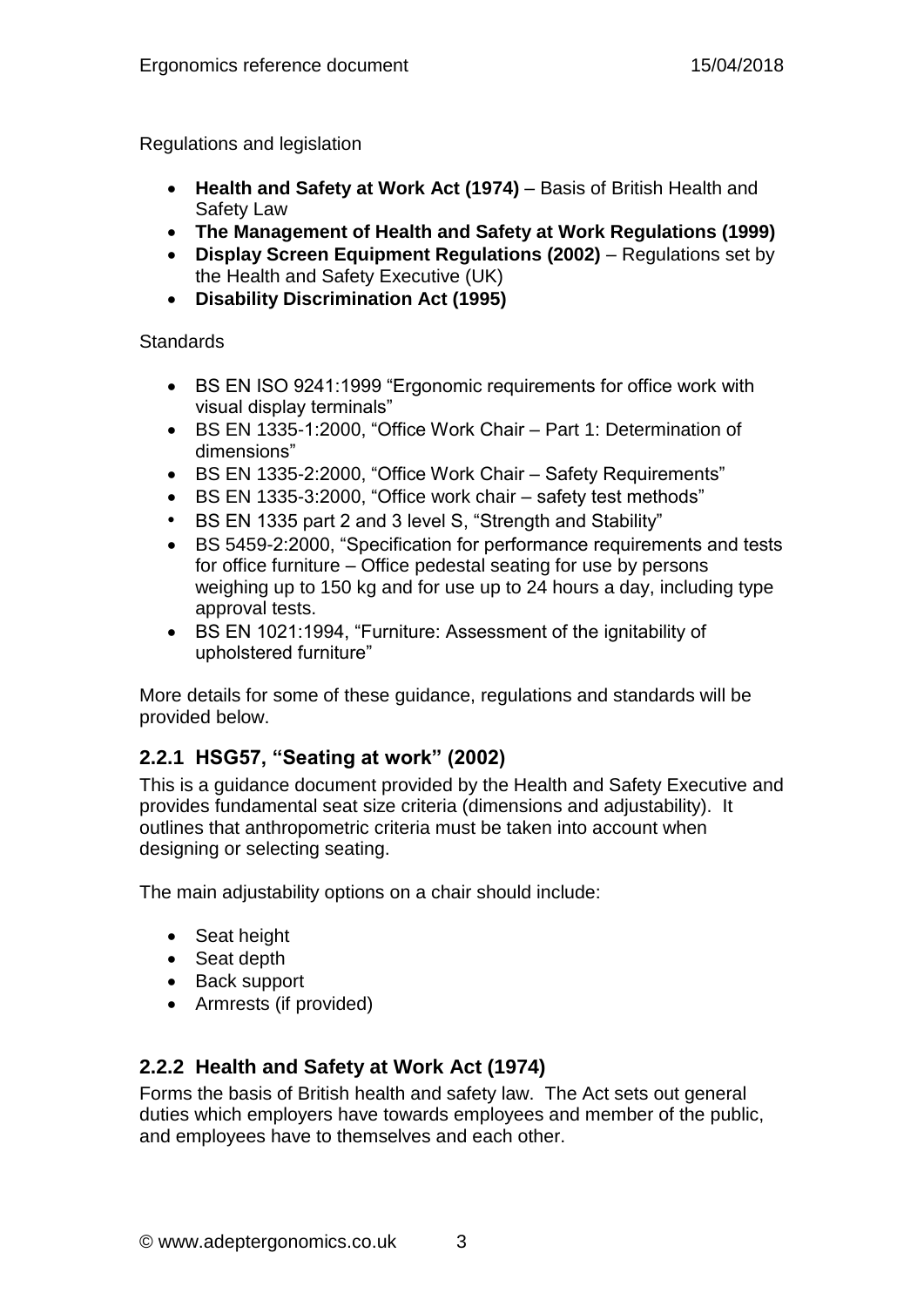These duties are qualified in the Act by the principle of 'so far as is reasonably practicable'. In other words, an employer does not have to take measures to avoid or reduce risk if they are technically impossible or if the time, trouble or cost of the measures would be grossly disproportionate to the risk.

What the law requires here is what good management and common sense would lead employers to do anyway: that is, to look at what the risks are and take sensible measures to tackle them.

## <span id="page-5-0"></span>**2.2.3 The Management of Health and Safety at Work Regulations (1999)**

These regulations make more explicit what the employers are required to do to manage health and safety under the Health and Safety at Work Act. Like the act they apply to every activity. The main requirement is for employers to conduct a risk assessment and record significant findings. Employers also need to:

- Make arrangements for implementing the health and safety measures as identified by the risk assessment
- Appoint competent people to help implement the arrangements
- Set up emergency procedures
- Provide clear information and training to employees
- Work together with employers sharing the same workplace

## <span id="page-5-1"></span>**2.2.4 Display Screen Equipment Regulations (2002)**

The display screen equipment regulations state that workstation and seating must be suitable for the work undertaken and suitable for the person whom it is provided for. Employers are required to assess and reduce risk posed to all employees working with display screen equipment.

The chairs for display screen equipment must allow the worker to achieve a comfortable position. The seat and back must have height adjustment, the back must also have tilt adjustment.

## <span id="page-5-2"></span>**2.2.5 Disability Discrimination Act (1995, 2005)<sup>2</sup>**

The Disability Discrimination Act (DDA) 1995 aims to end the discrimination which many disabled people face. This Act gives disabled people rights in the areas of:

- employment
- education
- access to goods, facilities and services
- buying or renting land or property

The Act also allows the government to set minimum standards so that disabled people can use public transport easily.

<sup>2</sup> www.direct.gov.uk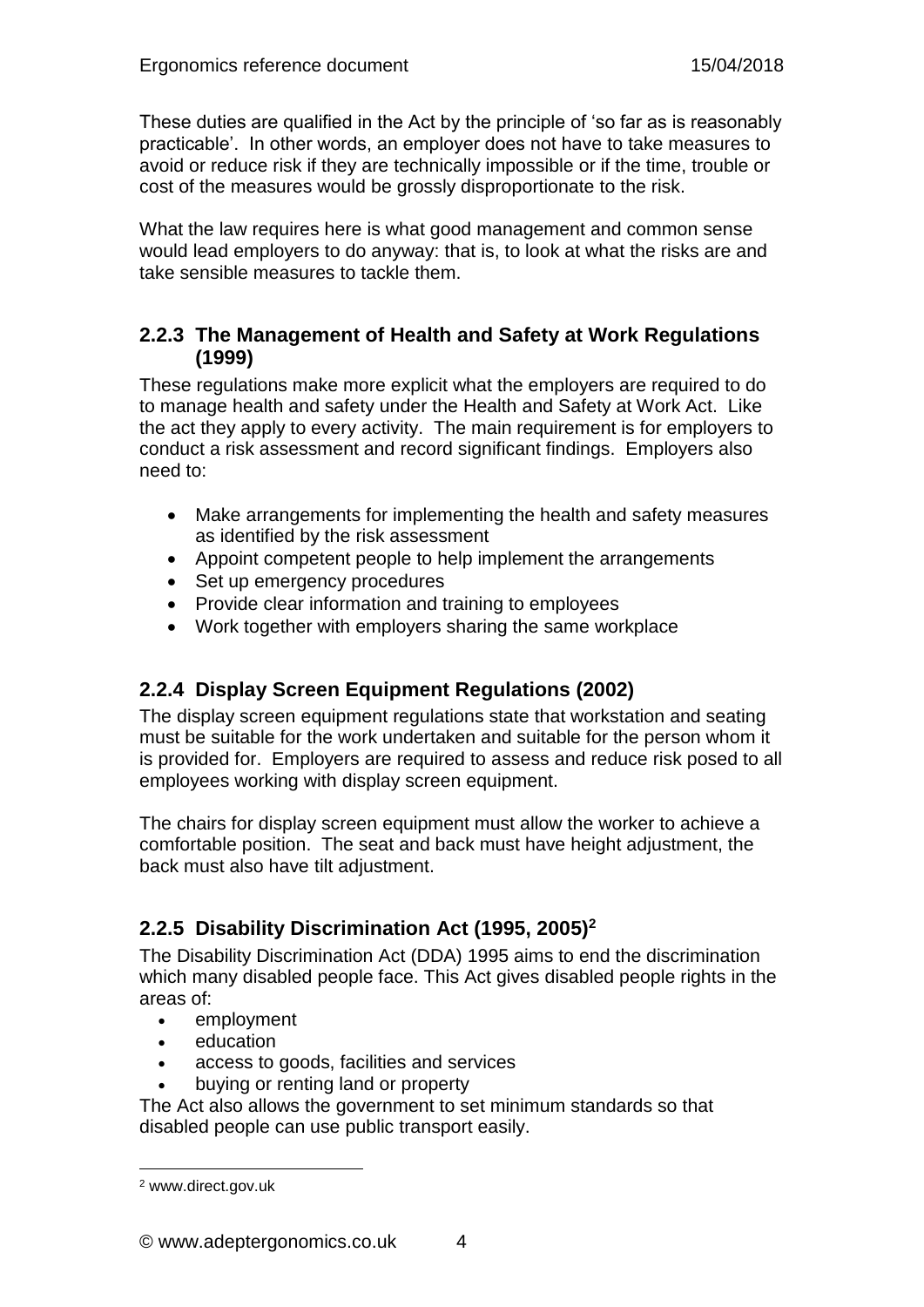In April 2005 a new Disability Discrimination Act was passed by Parliament, which amends or extends existing provisions in the DDA 1995, including:

- making it unlawful for operators of transport vehicles to discriminate against disabled people
- making it easier for disabled people to rent property and for tenants to make disability-related adaptations
- making sure that private clubs with 25 or more members cannot keep disabled people out, just because they have a disability
- extending protection to cover people who have HIV, cancer and multiple sclerosis from the moment they are diagnosed
- ensuring that discrimination law covers all the activities of the public sector
- requiring public bodies to promote equality of opportunity for disabled people

Some of the new laws will come into force in December 2005, and some in December 2006. The Disability Rights Commission (DRC) website has more details.

The development of legislation to improve the rights of disabled people is an ongoing process. From 1 October 2004, Part 3 of the DDA 1995 has required businesses and other organisations to take reasonable steps to tackle physical features that act as a barrier to disabled people who want to access their services. This may mean to remove, alter or provide a reasonable means of avoiding physical features of a building which make access impossible or unreasonably difficult for disabled people. Examples include:

- putting in a ramp to replace steps
- providing larger, well defined signs for people with a visual impairment
- improving access to toilet or washing facilities

Businesses and organisations are called 'service providers' and include shops, restaurants, leisure centres and places of worship.

Disabled workers share the same general employment rights as other workers, but there are also some special provisions under the Disability Discrimination Act (DDA).

Under the DDA, it is unlawful for employers to discriminate against disabled people, for a reason related to their disability, in all aspects of employment, unless this can be justified. This includes:

- application forms
- interview arrangements
- proficiency tests
- iob offers
- terms of employment
- promotion, transfer or training opportunities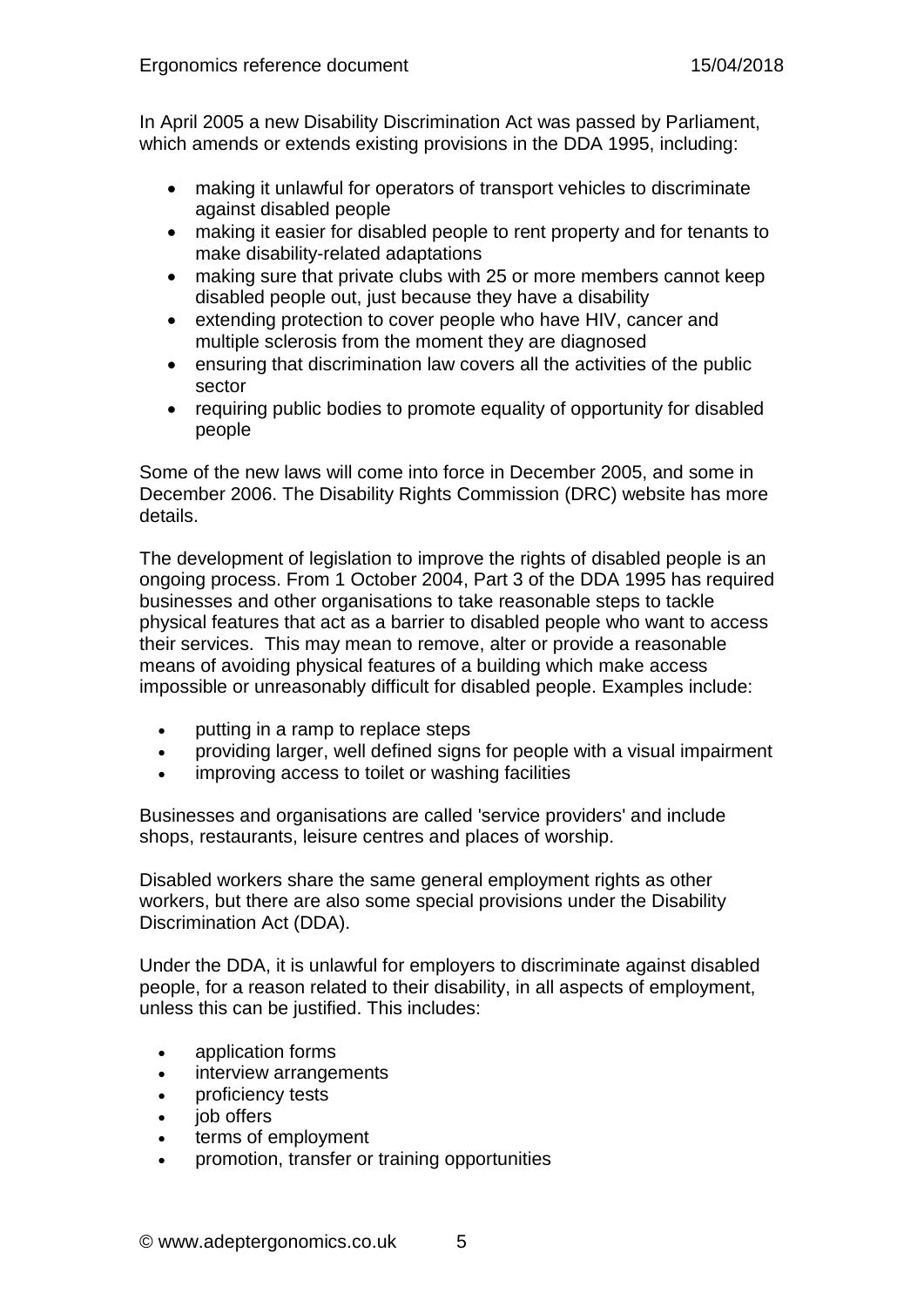- work-related benefits such as access to recreation or refreshment facilities
- dismissal or redundancy

Before October 2004, the Act only applied to employers with 15 or more staff. Employers with fewer than 15 staff are now included.

Employers have a duty to consider making 'reasonable adjustments' to ensure that disabled people are not put at a substantial disadvantage by employment arrangements or any physical feature of the workplace.

#### <span id="page-7-0"></span>**2.2.6 BS EN ISO 9241:1999 "Ergonomic requirements for office work with visual display terminals"**

Chairs need to comply with BS EN 1335, strength and stability before they can be compliant with this standard.

The purpose of this standard is to promote and enhance performance and comfort while minimising risks to user's safety and health. The standard also specifies ergonomic guiding principles which apply to user requirements, design, and procurement of workstation equipment for office tasks using VDT's.

With regards to furniture adjustment the standard states:

"Furniture adjustment controls should be convenient and designed so that they encourage correct use:

- They should preferably be operable from the usual working position
- They should not require undue force for actuation
- They should not require any special training or special tools before adjustments can be made
- Controls should be designed to prevent unintentional activation

The following aspects of an office work chair should fit the required population of users (i.e. through adjustability):

- Seat height knee height plus footwear
- $\bullet$  Seat depth Less than thigh length
- $\bullet$  Seat width Should be wider than the width of the hips
- Back support Give particular support in lumbar region
- Armrests (if provided)

The standard also details the relevant design parameters to encourage dynamic aspects of sitting:

- Seat angle
- Movement of the seat pan and back support
- Castors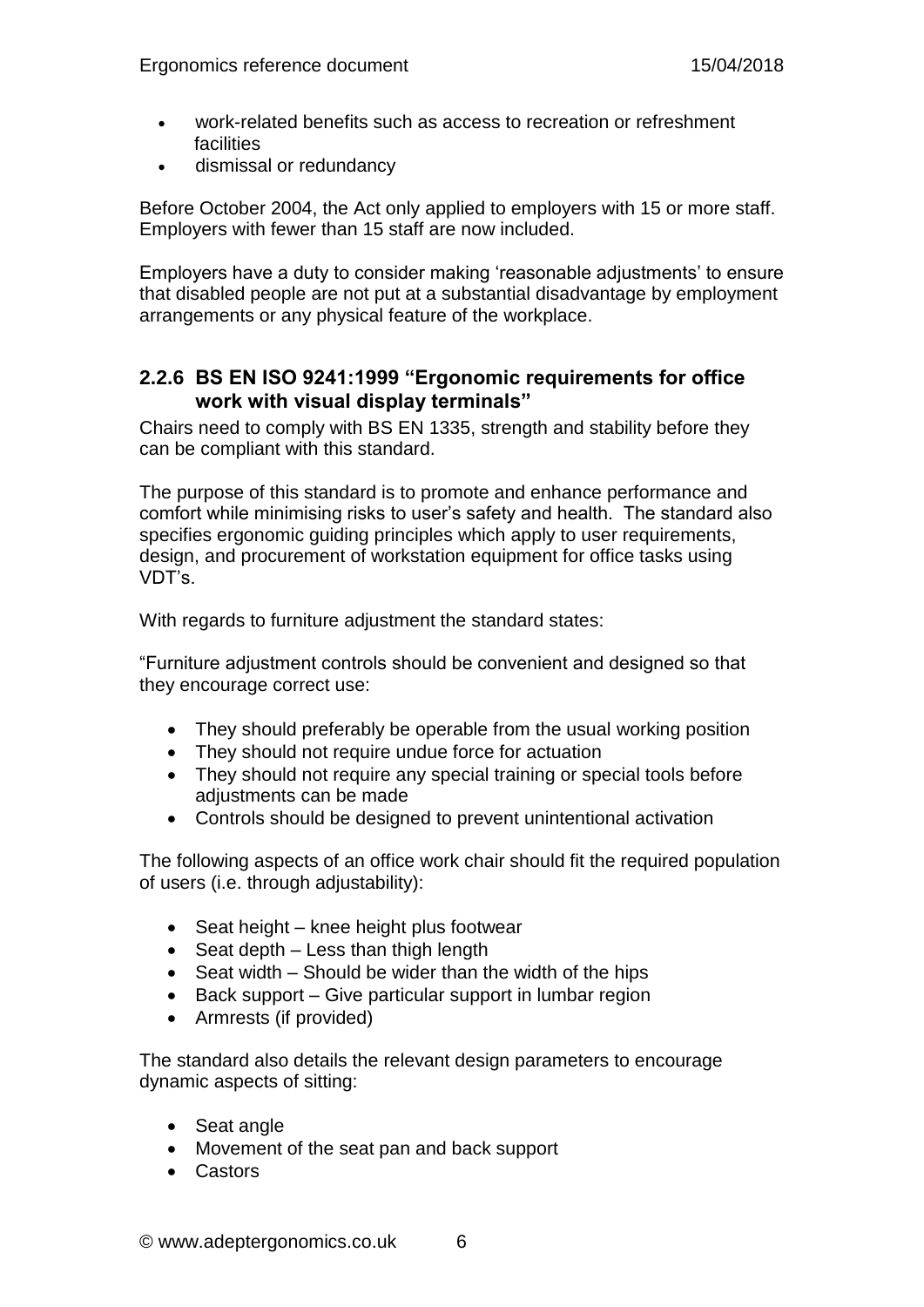• Swivel

#### <span id="page-8-0"></span>**2.2.7 BS EN 1335-1:2000, "Office Work Chair – Part 1: Determination of dimensions"**

This standard provides detailed dimensions of office chairs that should be adhered to for compliance. It states:

"In general, they [office work chairs] should be suitable for people between 1510mm and 1920mm in body height. People with body height outside this range may need furniture of different dimensions or a footrest. Due to the variation in population heights in different countries, there will be a variation in the percentage of the office population which the dimensions will accommodate in each country."

With regard to dimensions of the office chair it outlines:

"The chair shall provide support to the thighs and the lumbar region with sufficient depth and height to provide all users with a sitting position suited to their activity and their height."

The standard provides dimensions and adjustability ranges that need to be adhered to by chair manufacturers for compliance. In general an adjustable chair should have the adjustability options of the seat height, seat depth, back height and back rest inclination.

## <span id="page-8-1"></span>**2.2.8 BS EN 1335 part 2 and 3 level S, "Strength and Stability"**

This standard tests for the strength and stability of the chairs. The tests are both static and dynamic and for some of the tests the chairs are required to withstand thousands of cycles to comply. This testing process can take up to a few months but chairs that comply have displayed durability and endurance and there is no accident or injury risk from the build of the chair through normal use to the end user.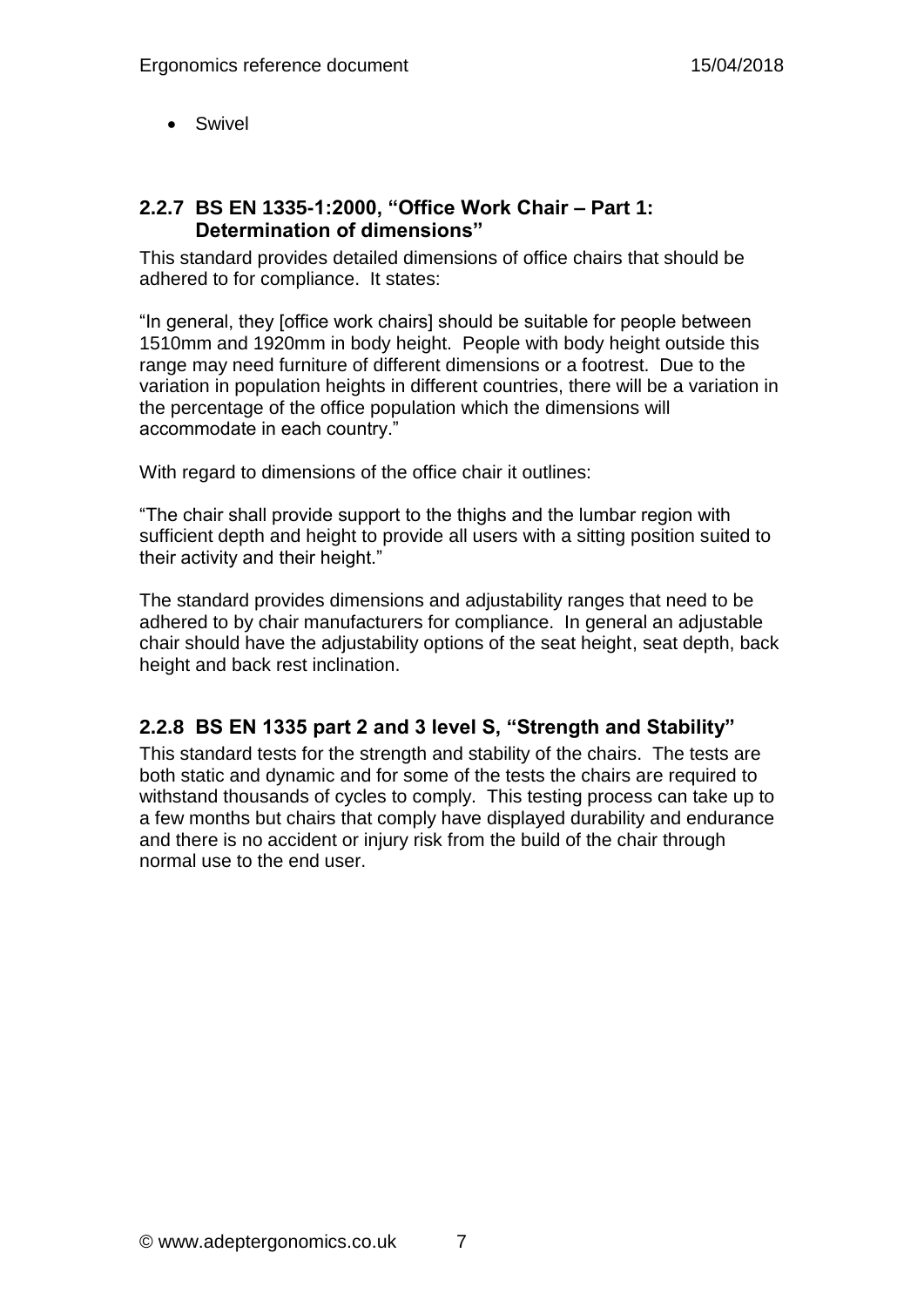# <span id="page-9-0"></span>**3 Health and Compensation Statistics and Other Data**

## <span id="page-9-1"></span>**3.1 Occupational Health Statistics Bulletin 2004/2005<sup>3</sup>**

The *Occupational Health Statistics Bulletin* sets out the latest picture on workrelated ill health in Great Britain. It uses updated statistics from several sources: reports from specialist doctors in The Health and Occupation Reporting network (THOR); claims for disablement benefit under the Industrial Injuries Scheme (IIS); and death certificates for mesothelioma and other fatal occupational diseases.

- **Each year over 2 million people suffer from ill health which they think is work-related** - Overall, in 2003/04 an estimated 2.2 million people were suffering from an illness which they believed was caused or made worse by their current or past work; around 600 thousand of these first became aware of the illness in the past 12 months.
- **In 2003-04 an estimated 39 million working days were lost overall** 30 million due to work-related ill health and 9 million due to workplace injury.
- **with over 20 thousand new cases each year severe enough to be seen by specialist doctors** - In 2004 an estimated 23 000 new cases were seen by specialist doctors in The Health and Occupation Reporting network, while just over 7000 per were assessed as qualifying for compensation under the Department for Work and Pensions' Industrial Injuries Scheme.
- **Over half of all cases of work-related illness are musculoskeletal disorders or stress** - The most common types of work-related illness were musculoskeletal disorders – in particular those affecting the back and upper limbs – and stress and other types of mental illness. Both self-reporting surveys and surveillance by specialist doctors show each of these accounting for around a third of the total incidence.

## <span id="page-9-2"></span>**3.2 Cost of ill-health to industry**

## <span id="page-9-3"></span>**3.2.1 Average cost per employee<sup>4</sup>**

*Norwich Union Healthcare* published (in 2001) a study showing the average employee is off work sick for almost 7 days each year.

The study found the:

- **direct** costs of sickness absences are best estimated as being **£534 per employee per year**;
- **indirect** costs of sickness absences are estimated to be **twice** the direct costs, i.e. £1070 per employee per year.

<sup>3</sup> http://www.hse.gov.uk/statistics/overall/ohsb0405.htm

<sup>4</sup> http://www.hse.gov.uk/costs/ill\_health\_costs/ill\_health\_costs\_intro.asp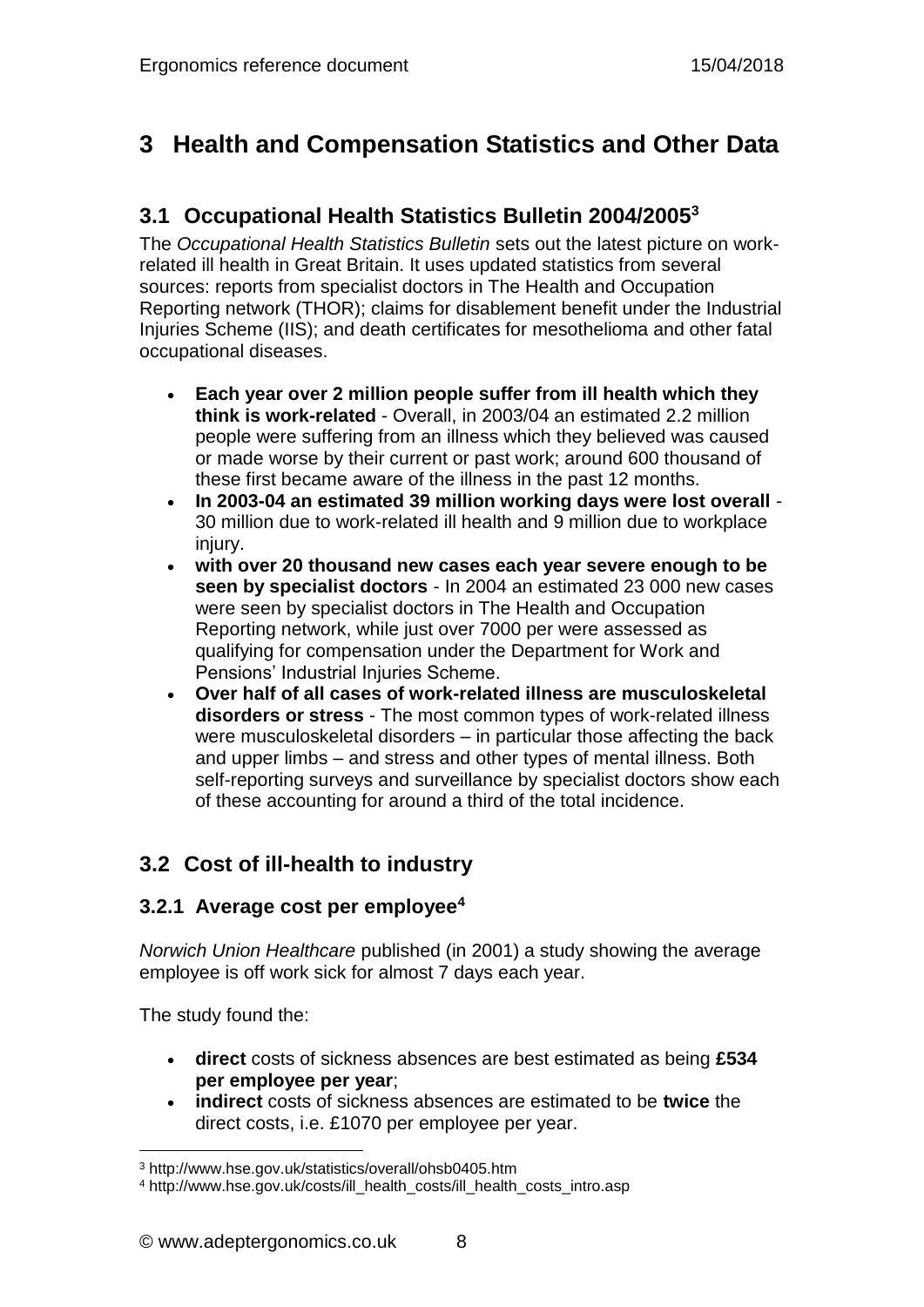total cost per employee per year of sickness is approx £1600 - typically around 9% of payroll costs.

While this finding is for **general sickness absence**, not necessarily workrelated illness, it still clearly shows the costs of an employee being away from work.

The Confederation Of British Industry and PPP healthcare survey *'Pulling together - 2001 absence and labour turnover survey'* also found similar results. This found on average 7.8 days are lost per employee per year. This is equivalent to 3.4% of the total working time.

Their study found the:

- **direct** costs of sickness absences to be **£434 per employee per year**;
- **indirect** costs (although harder to estimate) were typically said to be £450 per employee per year.

Both of these studies indicate that the indirect costs of absence due to illhealth are at least 1-2 times the direct costs.

## <span id="page-10-0"></span>**3.2.2 Cost of Musculoskeletal disorders to employers<sup>5</sup>**

Over 1.1 million people experience musculoskeletal disorders caused by work.

- SWI/03/04(Self reported work related illness) estimated that 11.8 million days were lost in 2003/2004 through musculoskeletal disorders caused or made worse by work.
- On average each person suffering from MSD's took an estimated 19.4 days off work in that 12-month period. This equates to an annual loss of 52000 days per 100,000 workers.
- The HSE has estimated that work-related musculoskeletal disorders cost employers between £590 million and £624 million (1995/1996 prices).

## <span id="page-10-1"></span>**3.2.3 Costs of back pain<sup>6</sup>**

Over 1.1 million people experience musculoskeletal disorders caused by work, with an estimated 12.3 million days lost annually because of these. Back pain is a major cause of sickness absence from work. Nationally it is estimated that there are around half a million people with some form of back complaint caused by work.

A report by *Backcare, the Forum of Private Business and the TUC* suggested that back pain is a problem for almost two thirds (63%) of small businesses. They found one in five people working in small firms had back strain. The

<sup>5</sup> http://www.hse.gov.uk/costs/ill\_health\_costs/ill\_health\_costs\_intro.asp

<sup>6</sup> http://www.hse.gov.uk/costs/ill\_health\_costs/ill\_health\_costs\_intro.asp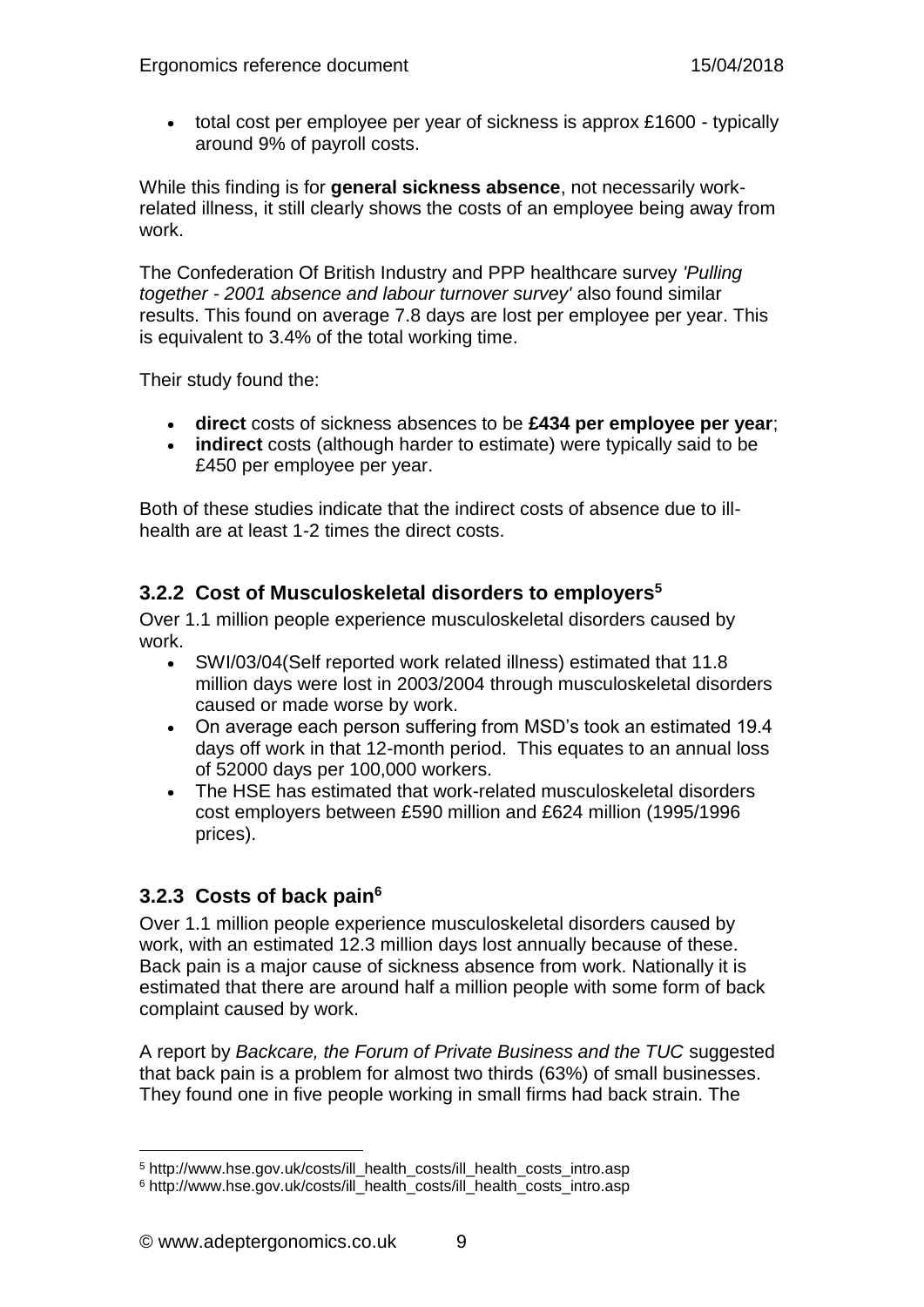average small firm was said to be losing 22 days of work a year from back strain.

## <span id="page-11-0"></span>**3.2.4 Cost of Work Related Stress<sup>7</sup>**

Stress is the natural reaction people have to excessive pressures placed on them. While not an illness itself, if it is prolonged or intense, it can lead to mental and physical ill health. This can include depression, back pain or heart disease.

In Great Britain, as many as one in five people are suffering from high levels of work-related stress. That's around 5 million workers. An estimated halfmillion individuals report experiencing stress at a level they believe made them ill. This results in approx. 13.4 million working days lost per year.

Work-related stress can also lead to:

- an increase in sickness absence;
- a reduction in staff morale;
- poor staff performance;
- staff seeking alternative employment. Organisations then have the expense of recruiting, inducting, and training new members of staff.

Increased sickness absence can have a domino effect - one person goes sick which leads to their workload being shared among the remaining staff. They are unable to cope, which affects their health, and this leads to greater sickness absence.

#### <span id="page-11-1"></span>**3.2.5 Compensation costs<sup>8</sup>**

The two major compensation schemes are:

- Common law compensation Where you take a legal case against an organisation
- $\bullet$  Industrial Injuries Benefit Scheme Which is run by the government

According to the TUC magazine 'Hazards' the combined annual value of claims under the two major compensation schemes amount to less than £1.5 billion from 80,000 successful claims (2004).

Some of the payouts related to musculoskeletal disorders and stress published on the hazards website are:

 Fiona Conalty was awarded **£243,792** by Barclays Bank after she developed **RSI** after over two years of keyboard work at a defective workstation.

<sup>7</sup> http://www.hse.gov.uk/costs/ill\_health\_costs/ill\_health\_costs\_intro.asp

<sup>8</sup> www.hazards.org/compensation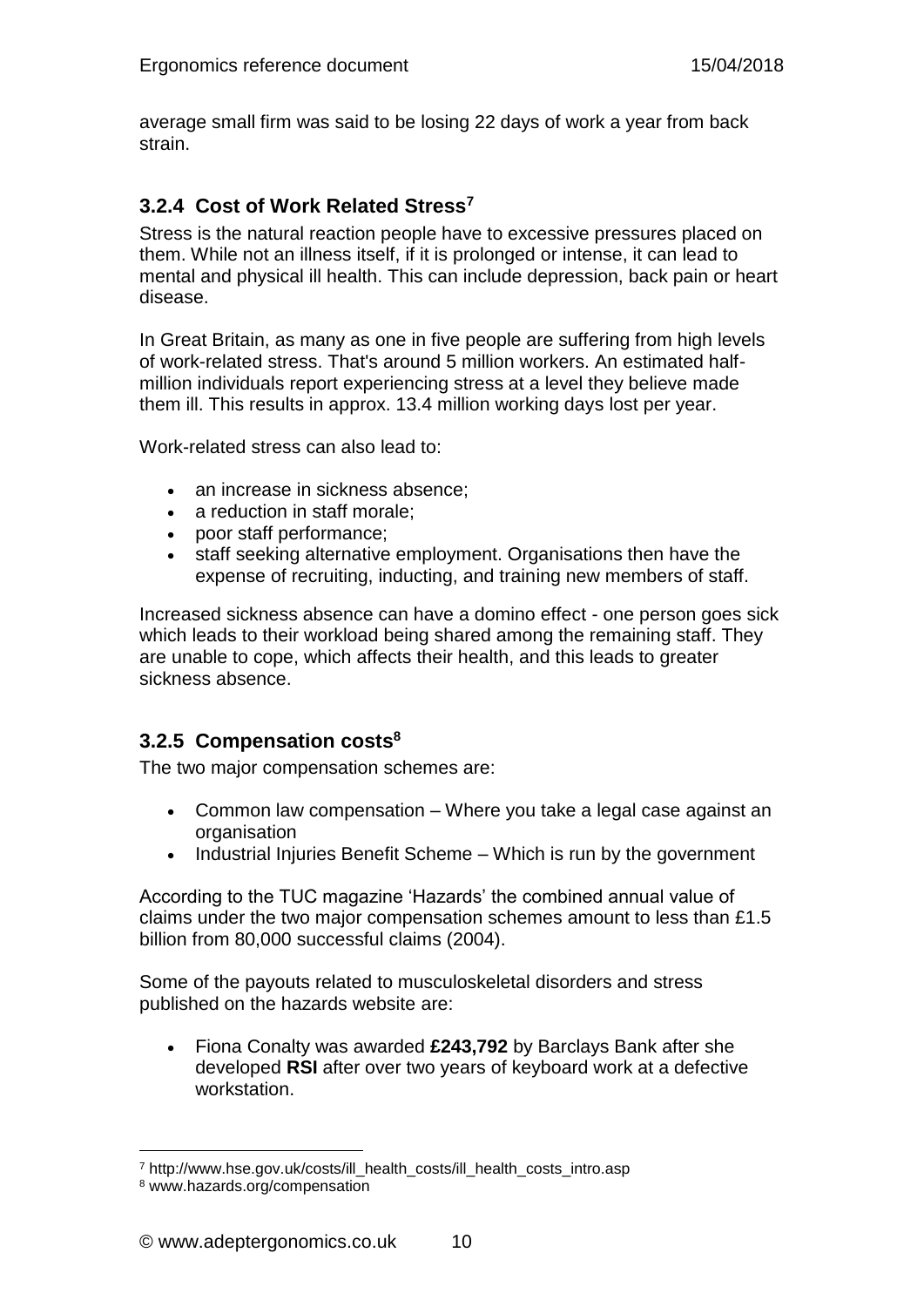- Fiona Clark, a Metropolitan Police clerk, received **£384,000** for a **back injury** sustained at work. She had not been given any manual handling training and there had been no risk assessment
- Amicus member Sam Foster has been awarded over **£140,000** in compensation from Belfast Telegraph Newspapers Ltd for **stressrelated ill-health**, including a breakdown that forced him to leave work. Management ignored repeated complaints.
- Law Lords have awarded teacher Alan Barber **£72,547** in damages against his employer, Somerset County Council. He was forced to retire on medical advice following a series of depressive illnesses that his union, NUT, said stemmed from **overwork**.
- Deputy headteacher Diane Bradford, who worked at a Coventry school Our Lady of Assumption RC Primary, as received an out-of-court **£200,000 stress payout** from school's governing body. The NASUWT member retired early on health grounds.
- Former nurse Joyce Rowe who **aggravated a spine condition** while tending to a patient has been awarded a total of **£47,621** compensation. She sued Gwynedd Community Health NHS Trust after suffering serious injuries in the December 1995 incident.
- NUJ member Mark Hayes, an editor at Quantum Business Media, has been awarded **£95,000** compensation at an employment tribunal after being driven to **a breakdown by overwork and bad management**.
- The Court of Appeal has upheld a damages awarded against Newham Healthcare NHS Trust, which was ordered to pay **£420,000** to nurse Angela Knott whose career was ended by a **crippling back injury** (*Hazards* 80).
- A financial adviser for Pearl Assurance has obtained **six-figure compensation** for **work-related stress**. After routinely working 75 hours per week, the Amicus-MSF member suffered two nervous breakdowns.
- Swansea teacher and NUT member Alan Powis, 53, has agreed to an out-of-court settlement of **£230,000** from Neath Port Talbot council. He was **bullied** by his headteacher then fired, suffering a breakdown.
- Chronic arthritis sufferer Sheila Pryterch was forced to leave her Whitbread pub cleaning job when her employer stopped her flexible hours. She took legal action for **disability discrimination** and won **£9,500** in an out-of-court settlement
- UNISON member and former social worker Thelma Conway received **£140,000** compensation from Worcestershire County Council for a **stress related illness**.
- Nurse Jane Witham, who had a **mental breakdown** because of stress and overwork in the aftermath of a traumatic pregnancy, has won **£140,000** compensation from her employer, Hastings and Rother NHS Trust.
- Carmel Commons, formerly a nurse at Queen's Medical Centre, Nottingham, has been awarded **£345,000** for **back injuries** caused by the repetitive strain of moving patients.
- UNISON has won **£51,414** for Janet Melling and £60,348 for Jean Chadwick for the **stress** from work as Cumbria County Council day service officers.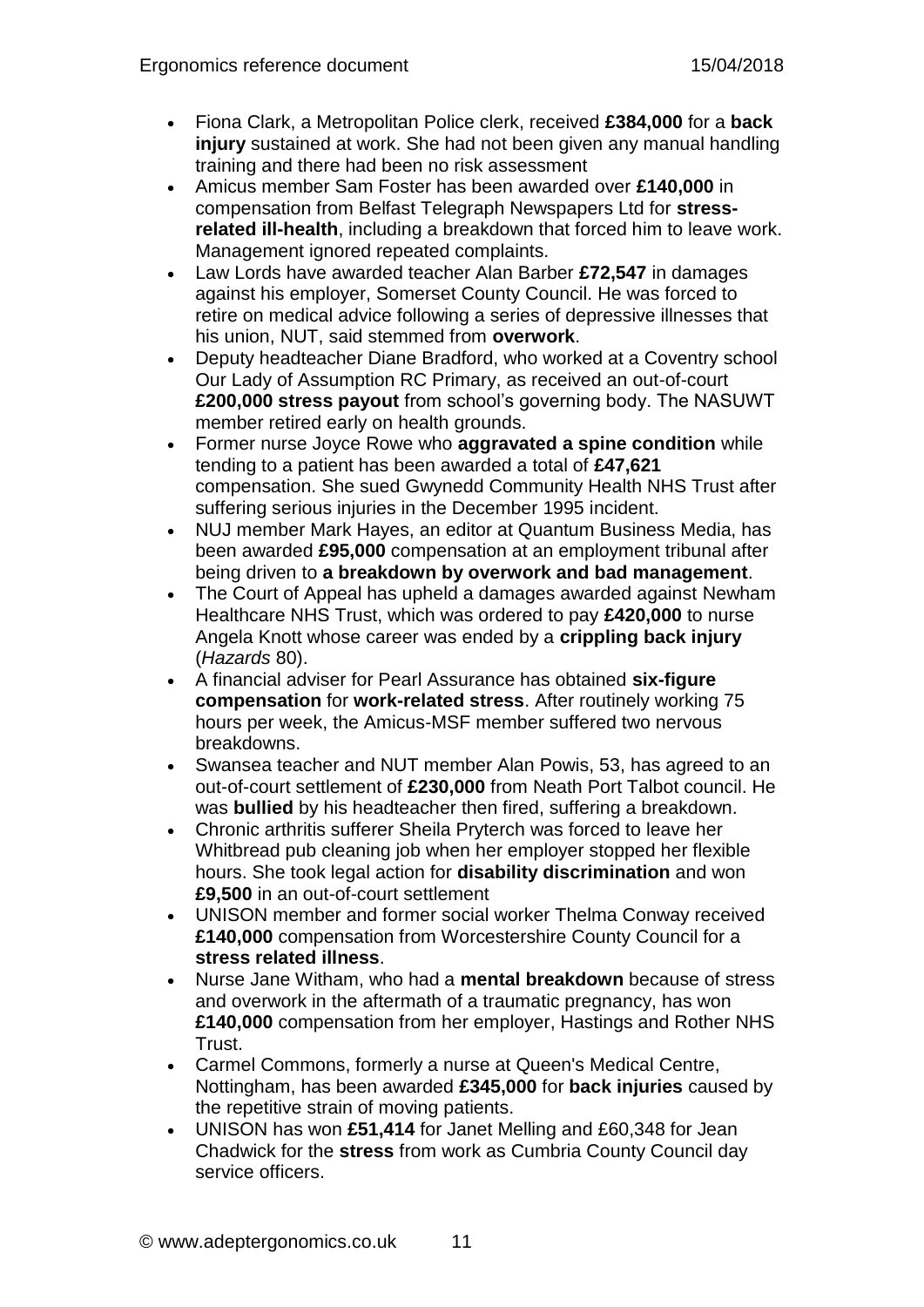- Somerset teacher Alan Barber was awarded **£100,000** after a brusque, autocratic and bullying head caused him to retire, suffering from **depression**. Somerset County Council was ordered to pay damages plus costs
- An unnamed IPMS member was awarded a **six-figure sum** in compensation for the **stress** he suffered working for the UK Atomic Energy Authority at Dounreay.

#### Other RSI claims<sup>9</sup>

Most cases are settled out of court and there have been some well publicised large awards, for example, to PTC members Kathleen Tovey and Kathleen Harris, both typists at the Inland Revenue, who were awarded £82,000 and £79,000 respectively, or to Kath Watson, giro processing machine operator and CPSA member at the Benefits Agency, who was awarded £38,000 on the eve of the court hearing. UNISON won an out of court settlement of £60,000 for a council chainsaw worker. USDAW achieved two settlements of over £30,000 for check-out operators in the north-east of England and MSF won £72,000 for an industrial radiographer in Scotland.

<sup>9</sup> http://www.lhc.org.uk/members/pubs/books/rsi/ch09.htm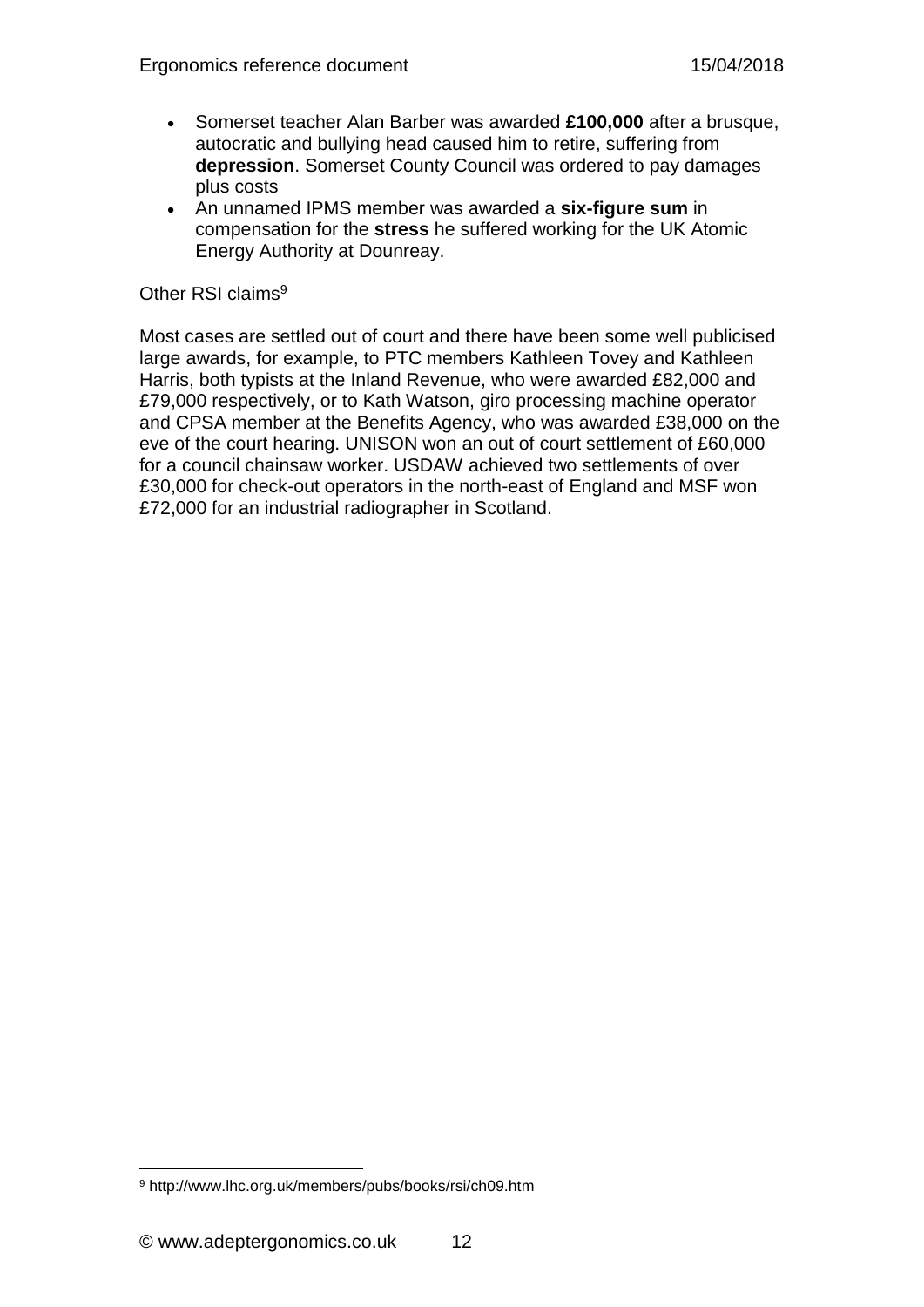## <span id="page-14-0"></span>**4 Ergonomics, Risk of DSE Work and the Human Body**

## <span id="page-14-1"></span>**4.1 What is Ergonomics?**

Known also as human factors in the US. The word 'ergonomics' is derived from the Greek words 'ergon' (work) and 'nomos' (laws). Ergonomics is the science associated with maxmising human comfort, safety and performance by designing tasks, tools and equipment and the environment. The objects or environments humans interact with should adapt to the humans using them rather than the other way around. Ergonomics is a holistic approach and can be applied to anything the people interact with.

The definition of ergonomics given by the HSE:

"The science ensuring a good fit between people and the tasks they do, the tools and the equipment they use & the environment they work in. Human abilities, attributes & their physical size vary immensely & the application of ergonomics allows these differences in the workplace (HSE) "

The sciences on which ergonomics is based include:

- Anthropometry (science of body measurements including body size, shape, strength and working capacity)
- Anatomy
- Physiology
- Biomechanics
- Psychology

## <span id="page-14-2"></span>**4.2 History of Ergonomics<sup>10</sup>**

Ergonomics developed into a recognised field in the Second World War. This was the first time technology and human sciences were applied in a coordinated manner. Physiologists, psychologists, anthropologists, medical doctors, work scientists and engineers together addressed problems arising from the operation of complex medical equipment. This multidisciplinary approach proved to be very successful and the cooperation was pursued after the war. The first ever ergonomics society was formed in the UK in 1949 which is when the term 'ergonomics' was adopted. In 1961 the International Ergonomics Association (IEA) was formed which represents societies which are active in 40 countries or regions, with a total membership in excess of 15,000 people.

 $\overline{a}$ <sup>10</sup> Ergonomics For Beginners, Dul and Weerdmeester (2001)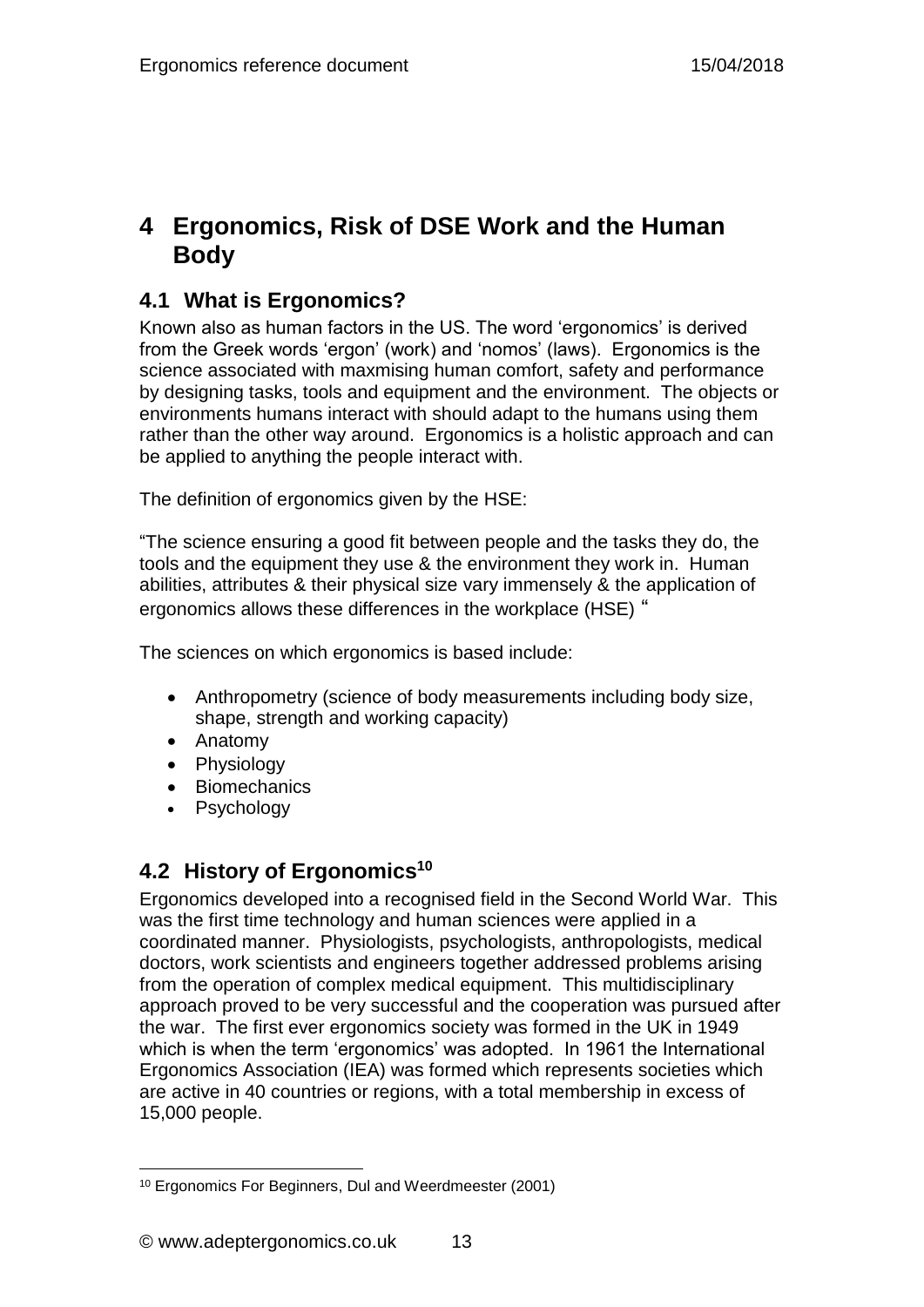## <span id="page-15-0"></span>**4.3 Why is ergonomics important? <sup>11</sup>**

Ergonomics can contribute to the solution of a large number of problems related to safety, health, comfort and efficiency. Many work and every-day situations are hazardous to health, this includes musculoskeletal problems and psychological problems such as stress which account for millions of days off work and in severe cases permanent disability. These conditions can be partly due to the poor design of equipment, systems and tasks. The early application of ergonomics can help prevent these problems.

With equipment design in particular it is important that designers consider the great variability in the sizes, shapes and capabilities of the population so that products are suitable and usable by the greatest number of people. This can only be done with the application of anthropometric data and ergonomics.

## <span id="page-15-1"></span>**4.4 Risks of DSE work**

The three main dangers of DSE work are:

- Musculoskeletal disorders (e.g. back, neck, wrist and shoulder ache, pain or discomfort.) – physical wear and tear of the body
- Eye strain and headaches
- Fatigue and stress Psychological affects of modern day work

The main causes of these risks are:

- Poor workstation set up
- Poor posture
- Repetitive movements
- Intensive work
- Workload
- Infrequent breaks
- Environment

Commonly reported MSD's include:

- Tenosynovitis reportable occupational disease RIDDOR
- Tendonitis reportable occupational disease RIDDOR
- De Quervains syndrome
- Osteoarthritis
- Carpal tunnel syndrome
- Tennis elbow

## <span id="page-15-2"></span>**4.5 The human body**

#### <span id="page-15-3"></span>**4.5.1 The musculoskeletal system**

Musculo-skeletal system comprises of joints, ligaments, muscles and tendons.

 $\overline{a}$ <sup>11</sup> Ergonomics For Beginners, Dul and Weerdmeester (2001)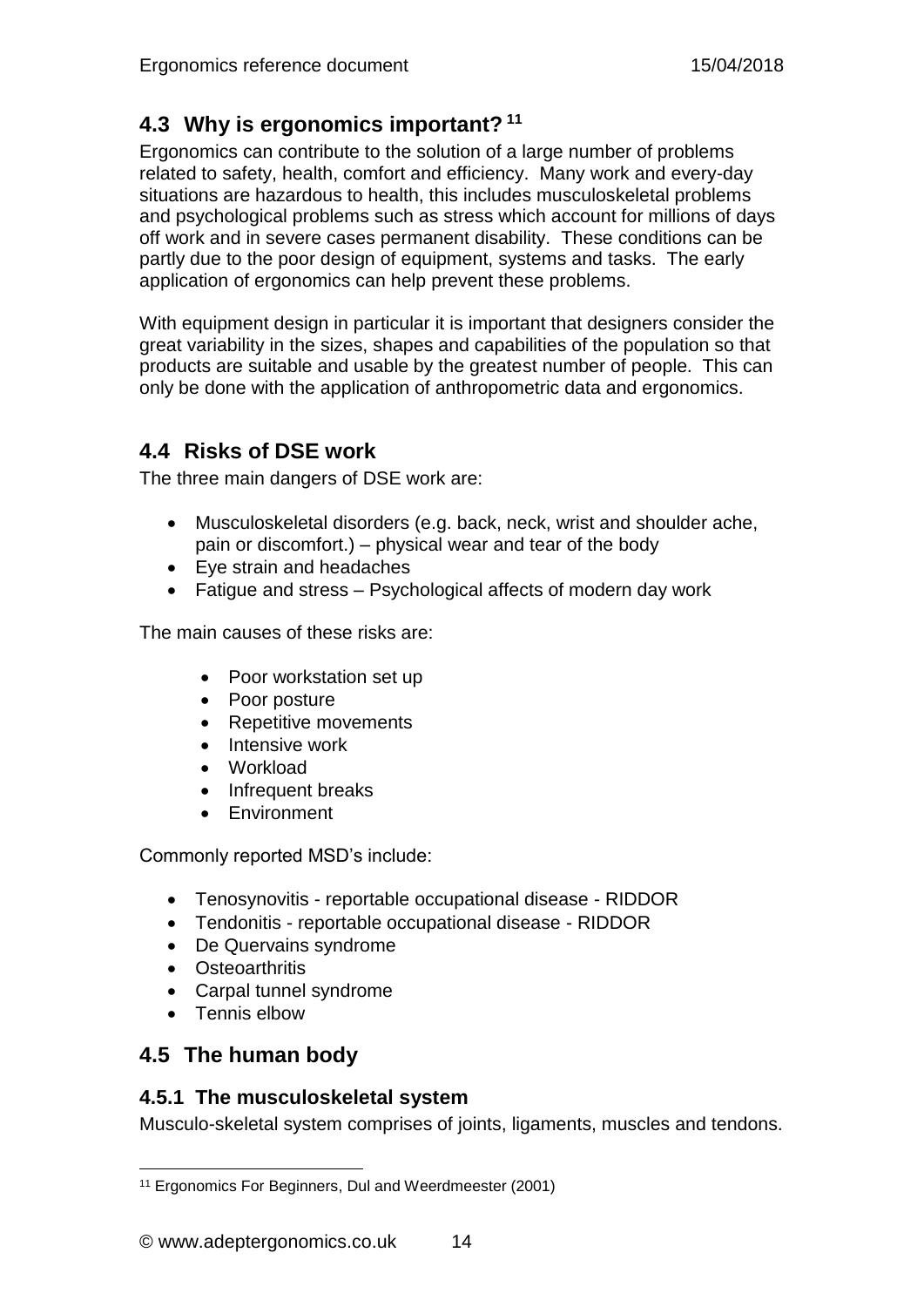- Joint or an articulation, is where two bones meet. Most joints in the body are synovial joints which are versatile lubricated joints (e.g. the Knee)
- Ligament A sheet or band of tough, fibrous tissue connecting bones or cartilages at a joint or supporting an organ
- Muscles A tissue composed of fibres capable of contracting to effect bodily movement. Muscles are made of filaments that can stretch or contract returning to their original shape.
- Tendons are fibrous cords of connective tissue that link muscles to bones. Some tendons (e.g. hand and feet) are enclosed in selflubricating sheaths to protect against friction as they move against the bone.

Aches, pains and discomfort should therefore not be ignored.

#### <span id="page-16-0"></span>**4.5.2 Musculoskeletal disorders**

Musculoskeletal disorders refers to physical symptoms affecting the musculoskeletal system. The bones, muscles, tendons and ligaments that produce the body's movements are subjected to constant wear and tear. In general the musculoskeletal system is more likely to be affected by injury than by disease. As described in the previous section MSD's are the cause for the greatest number of days off work and cost the economy millions.

There are many other terms that MSD's associated with DSE use are known by:

- RSI (Repetitive Strain Injury) Not always repetitive and doesn't always result in strain, doesn't only occur in the wrists.
- CTD (Cumulative Trauma Disorder) Used in the US describes the cause and symptoms
- WRULD (Work related upper limb disorder) HSE term, employers have a duty that any disorders are not exacerbated through work
- OOS (Occupational Overuse Syndrome) Canadian term, describes the nature of work that results in disorders.

Musculoskeletal disorders is a good term that covers disorders affecting both upper and lower limbs.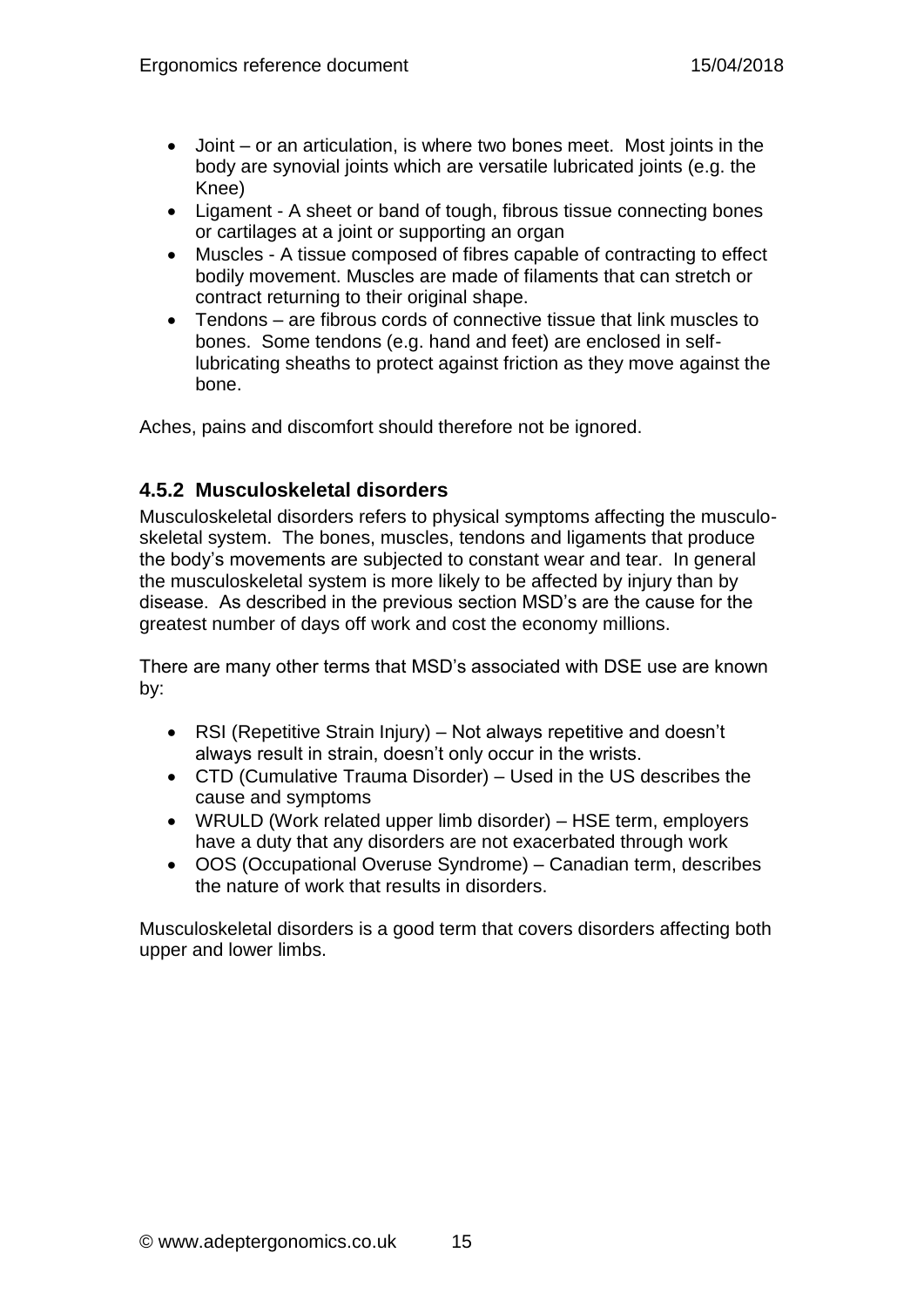## <span id="page-17-0"></span>**4.5.3 Tendons of the Hand**

Finger movement is largely controlled by muscles in the forearm that are connected to the fingers by tendons. These tendons pass through a restricted space in the wrist known as the carpal tunnel. Any damage to tendons from overuse causes swelling and leads to pressure on the nerves that also pass through the carpal tunnel which could lead to carpel tunnel syndrome. The wrists should therefore be kept in a neutral position

#### **Pictures of the tendons in the hand**

#### <span id="page-17-1"></span>**4.5.4 The spine**

#### **The anatomy**

The bony column of the spine, also known as the vertebral column helps to keep the body erect. It also protects the spinal cord, which sends and receives nerve impulses to and from the rest of the body through the spinal nerves. It is made of 33 ring like bones known as vertebrae. The last 9 vertebrae are fused together forming the sacrum and coccyx (tailbone). There are 7 cervical vertebrae (neck region), 12 thoracic vertebrae (mid-back region) and 5 lumbar vertebrae (lower back). The spine consists of three natural curves, concave in the neck region (lordosis), convex in the mid back region (kyphosis) and concave in the lower back region (lordosis). Together they make an 'S' shaped spine.

#### **Picture of the Spine**

When in this 'S' shape the spine is at its strongest and is the most resilient, it acts like a suspension spring to protect the head. The pressure from the weight of the head and upper body is evenly distributed through the discs, hips, legs and into the ground.

The spine is constructed strongly to hold the head and body upright, but is also flexible enough to allow the upper body to bend and twist. Strong ligaments and muscles around the spine stabilize the vertebrae and help to control movement.

#### **The discs**

Sandwiched between each of the separate vertebrae are intervetebral discs. These discs act like shock absorbers and are made of layers of tough cartilage (annulus) with a soft jelly like centre (nucleus pulpous). The mushy nucleus of the disc serves as the main shock absorber, it is high in water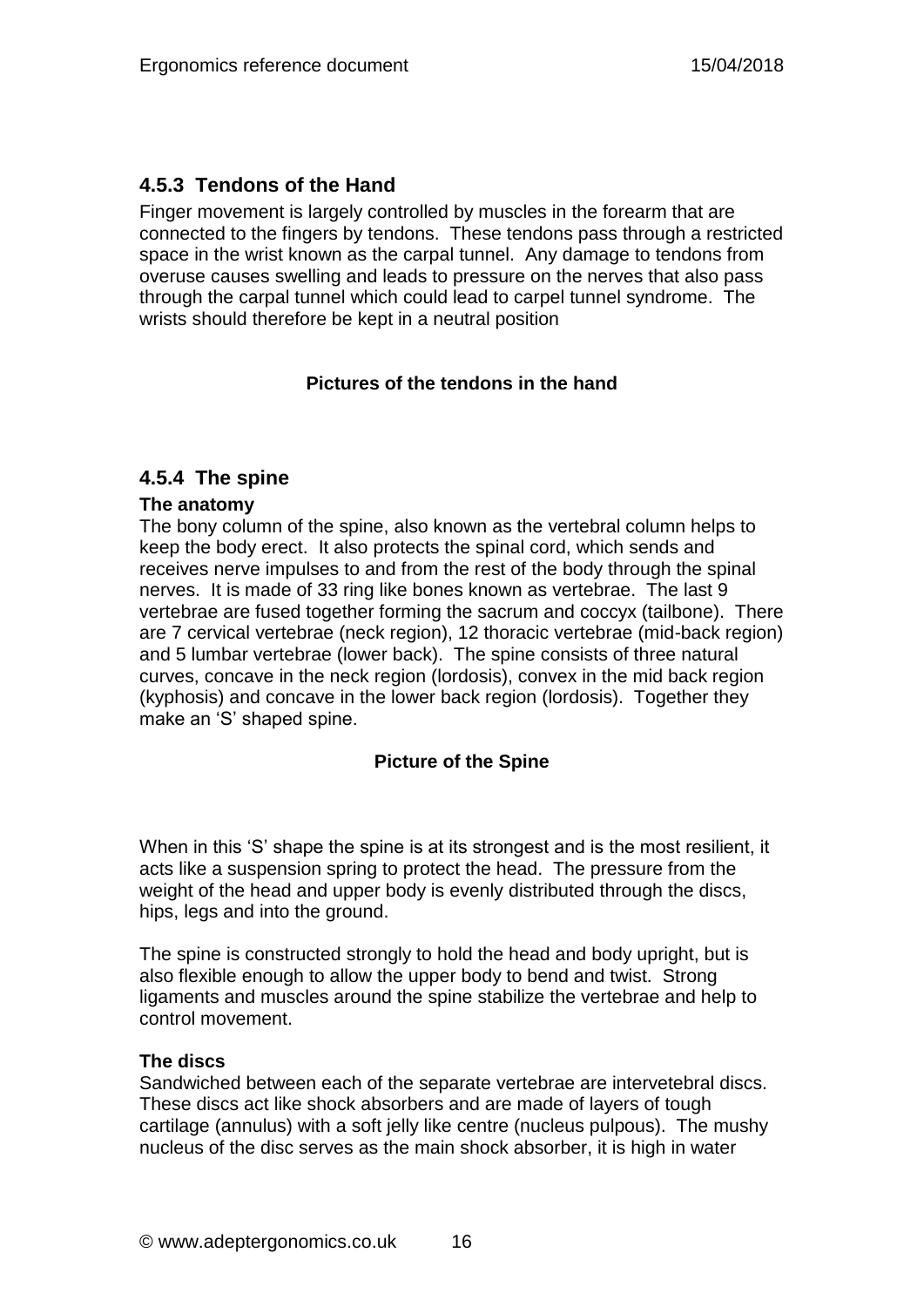content and acts a bit like a waterbed mattress. The discs are also ligaments holding the vertebrae together and can withstand enormous forces.

#### **Disorders of the discs**

The discs in the spine go through a normal degenerative process with time. As we get older our discs slowly lose height, this puts strain on the joints and ligaments that support the spine (e.g. the facet joints between the vertebrae). This process can be speeded up by abuse and misuse through sudden movements such as twisting, repetitive movements and also adopting poor postures over sustained periods of time.

#### **Picture of degenerative disc**

A prolapsed disc, also referred to as a slipped disc, occurs when the outer layers of the disc are damaged and the soft centre protrudes out and puts pressure on the spinal cord or the nerves. This can be through wear and tear or uneven excessive pressures put on the disc (e.g. when the spine adopts a 'C' shape while sitting rather than an 'S' shape.). Disc prolapses are more common with people who sit for prolonged periods without a break. These usually occur in the lower region of the spine or in the neck causing severe pain. The pain can radiate to other parts of the body depending on which nerves are compressed (e.g. when the sciatic nerve is compressed the pain radiates to hips and down the legs).

#### **Picture of prolapsed disc**

#### <span id="page-18-0"></span>**4.5.5 Movement and Posture**

Posture and Movement play a central role in ergonomics. In everyday life postures and movement are imposed by the equipment, we use and the tasks we conduct and the environments we are in. The body's muscles ligaments and joints are involved in adopting a posture, carrying out a movement and applying a force. Poor posture can therefore lead to mechanical stress on the muscles, joints, ligaments and tendons, resulting in musculoskeletal complaints. Some general guidelines for posture and movement are:

- Keep joints in a neutral position as muscles and ligaments least stretched in these positions
- Exerpe work close to the body if work is too far the arms will be outstretched putting stress on the shoulders, neck and back
- Avoid bending forward  $-$  The further forward you bend the harder it is for the muscles and ligaments to maintain balance
- Avoid twisted trunks  $-$  A twisted trunk puts strain on the back
- Avoid sudden movements these produce peak stresses and can cause acute pain and lead to injury
- Alternate postures and movements no single posture or movement should be maintained for long periods of time as these could cause injuries.
- More frequent breaks rather than a single long one shorter frequent breaks allow body structures to rest and recover.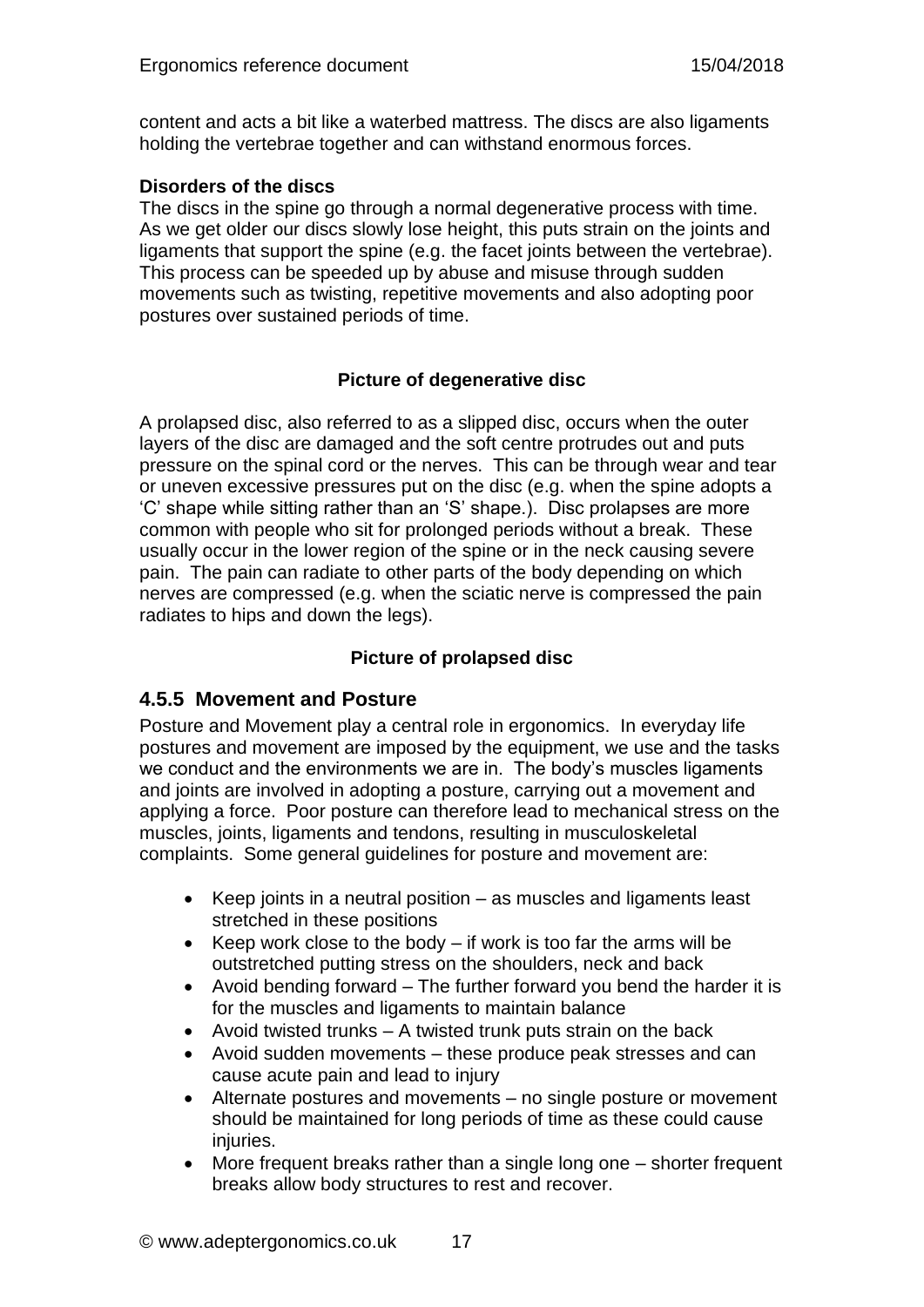• Alternate sitting with standing and walking

#### **Evolution**

The spine and human body had developed over thousands of years based round the fact that we spent most of our time walking, hunting for food. When standing up, or walking, our spine maintains the natural curves and an 'S' shape. In this shape the spine is at its most resilient and the pressures from the weight of the head and upper body are equally distributed through the disc, hip, legs to the ground.

#### **Sitting at work**

#### **Picture of C shape spine while sitting**

The  $20<sup>th</sup>$  and  $21<sup>st</sup>$  century have brought with them a more sedentary lifestyle compared to the past. The human body has not evolved to sit. In our lifestyles we sit for most of the day and most of this takes place at work in front of our workstations. Unsupported sitting and slouching loses the natural curves of the spine and puts the spine into more of a 'C' shape, the three natural curves are lost. When in this shape the discs are compressed at the front and start bulging at the back. The pressures from the weight of the body and head are unevenly distributed through the discs. This damaged the outer layer of the disc and the discs are more likely to prolapse. Adopting a 'C' shaped spine can also affect digestion as it puts pressure on the stomach and bowels.

Why do we slouch? Because slouching feels comfortable and the muscles in the back do not have to work as hard. It has also been ingrained in us to adopt a slouching posture from a very young age. When we're toddlers we are put into prams that are flat, we go to school and none of the furniture fits so we slouch to reach the backrests, we aren't told how to sit and what posture to adopt. By the time we start work we are already on the brink of suffering from back problems if aren't already. Slouching becomes natural and maintaining an 'S' shape becomes hard work.

Another issue with working in modern day offices is that we are very still. The body capitalized on movement and the spine is designed to function correctly when moving. The discs in the spine don't have a blood supply they get there nutrients from movement, when the spine is moving the discs compress and expand this allows the discs to draw in nutrients (they act like bellows) to help rebuild torn cartilage. In a static posture the degenerative process is accelerated, other problems with adopting a static posture are:

- Muscle fatique
- Build up of lactic acids
- Less oxygen going to the brain
- Poor blood circulation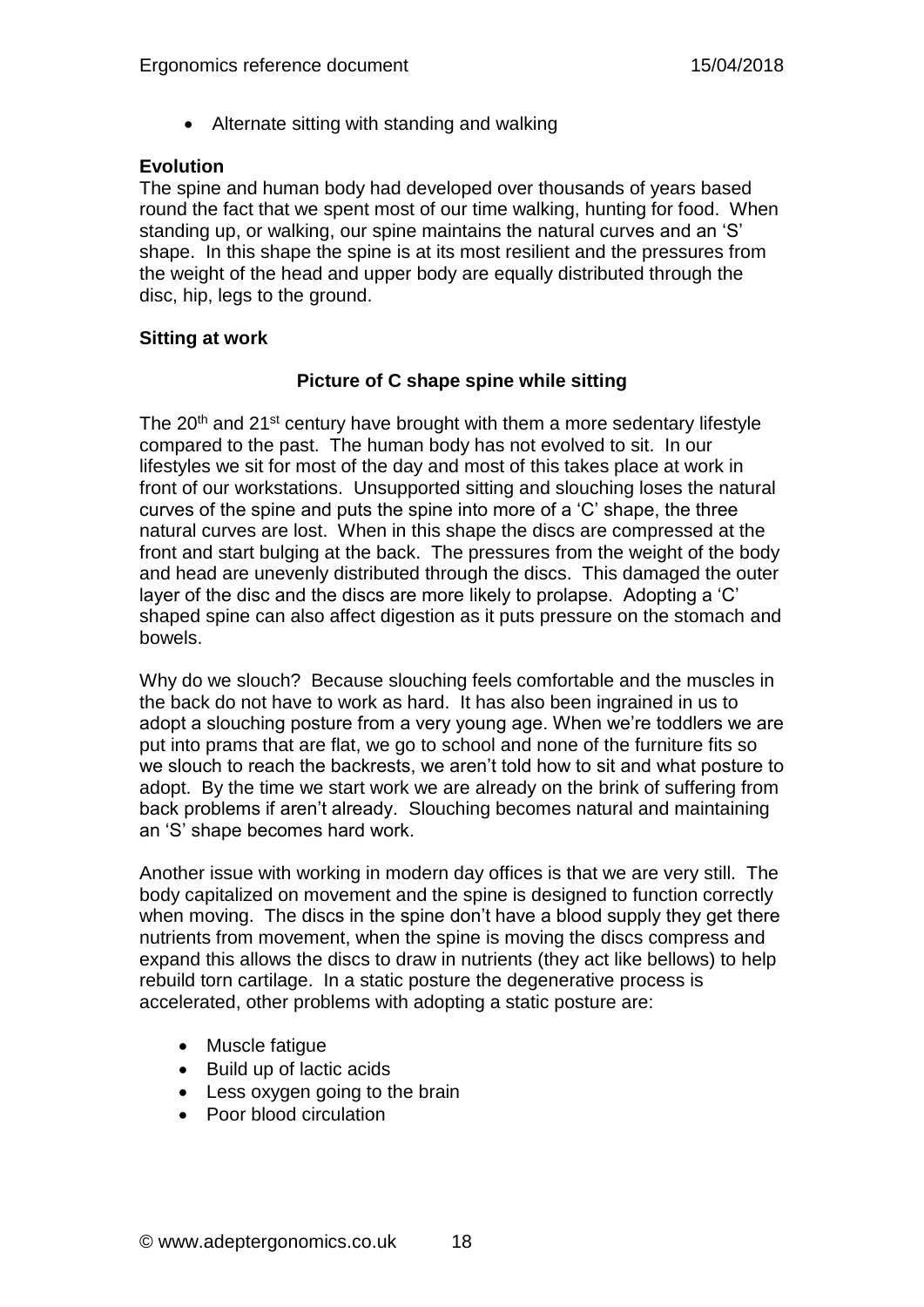## <span id="page-20-0"></span>**4.6 The office work chair**

The chair is one of several factors determining whether the working posture is correct. The regulations state that the seat height and back rest height must be adjustable in relation to the floor. This is achievable without and independent backrest adjustment. However without and independent backrest adjustment it is not always possible to get good lumbar support for 90 –95% of the users.

It seems to be a well known fact that people do not adjust their chairs often (Herman Miller 1989, Zhang and Helender 1994, Kleeman and Pruiner 1980, Leuder 1983 and 1995 etc.). From active ergonomics data it is also apparent that people keep their chairs in a 'locked' position (this does not allow the backrest to recline). These are worrying statistics. As ergonomists we know that a well designed chair is one that is adjustable, but an adjustable chair is only effective when adjusted properly.

From an ergonomics perspective a chair needs to have enough adjustments that the users can tailor the chair to their body size, shape and preference. Ease of adjustment and intuitive controls are arguably equally important if these controls are to be used often and correctly.

## <span id="page-20-1"></span>**4.6.1 Setting up the office chair**

Every chair a user sits on needs to be adjusted so that it is suitable and helps them maintain a good posture. Users should explore their chairs and its controls so that they are comfortable with adjusting their chairs. Setting a chair up only takes a few minutes and if it not set up correctly it can have severe consequences as many people spend over and above 8 hours a day sitting at their workstations. The chair should be set up in the following way and order.

- Seat height adjust so that the trunk to thigh angle is 90 degrees or a bit plus. This will help maintain the three curves in the spine and prevent the pelvis from rolling back
- Seat depth adjust so that with your bum at the back of the seat you have the space of 3 fingers from the edge of the seat to the back of your knees. This will stop the back of the knees getting constricted as prominent blood vessels and nerves pass from this region to the lower legs.
- $\bullet$  Backrest height Adjust so that the lumbar support in the backrest fits the small of your back. This will help maintain the 'S' shape of the spine and prevent the curve in the lower back from flattening.
- Armrests Adjust so that with your shoulder and elbows relaxed the armrests touch the underside of your forearms when at 90 degrees with your upper arms.
- Recline lock Keep unlocked for most of the time as this will help get healthy movement, posture change and nutrients to the discs. You can keep the chair locked for short periods if you require.